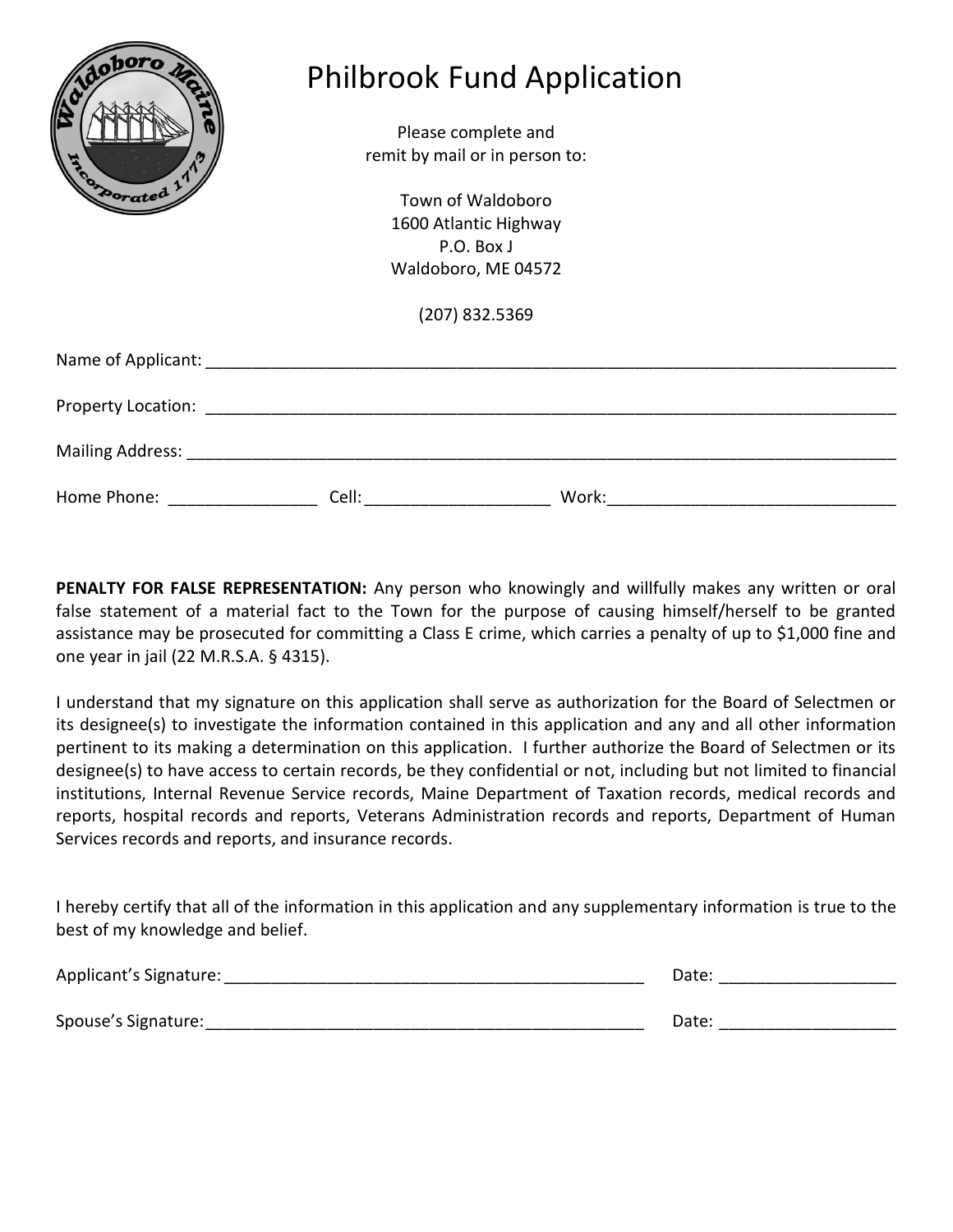| <b>INCOME:</b><br><b>YOU MUST SUBMIT</b> receipts or pay stubs for all income listed<br>and copies of your W2's for the last 2 years.                                                                                                                                                                                                                    |                                    |                          |                                  |              |
|----------------------------------------------------------------------------------------------------------------------------------------------------------------------------------------------------------------------------------------------------------------------------------------------------------------------------------------------------------|------------------------------------|--------------------------|----------------------------------|--------------|
| TYPE:<br>(please indicate either work, TANF, Social Security, Military /<br>Veteran's Benefits, Other Retirement Plans, Unemployment,<br>Worker's Comp, Child Support, Alimony, Other Support,<br>Payments by Others, Food Stamps, Home Energy Assistance,<br>Medicaid, Rental Income, Business Income, Maine Property<br>Tax Fairness Credit, or other) | <b>HOUSEHOLD</b><br><b>MEMBER:</b> | WHEN<br><b>RECEIVED:</b> | <b>AMOUNT</b><br><b>MONTHLY:</b> | ≏<br>VERIFIE |
|                                                                                                                                                                                                                                                                                                                                                          |                                    |                          |                                  |              |
|                                                                                                                                                                                                                                                                                                                                                          |                                    |                          |                                  |              |

## **TOTAL MONTHLY INCOME:**

| <b>EXPENSES:</b><br>YOU MUST SUBMIT receipts or bills for all expenses listed. |                                 |                                  |                  |
|--------------------------------------------------------------------------------|---------------------------------|----------------------------------|------------------|
| TYPE:                                                                          | <b>WHEN</b><br><b>EXPENDED:</b> | <b>AMOUNT</b><br><b>MONTHLY:</b> | <b>VERIFIED?</b> |
| Food                                                                           |                                 |                                  |                  |
| Rent                                                                           |                                 |                                  |                  |
| <b>Mortgage</b>                                                                |                                 |                                  |                  |
| <b>Insurance (House)</b>                                                       |                                 |                                  |                  |
| <b>Taxes (Property)</b>                                                        |                                 |                                  |                  |
| Electricity                                                                    |                                 |                                  |                  |
| <b>Heating Fuel</b>                                                            |                                 |                                  |                  |
| <b>Cooking Fuel</b>                                                            |                                 |                                  |                  |
| <b>Sewer</b>                                                                   |                                 |                                  |                  |
| Water                                                                          |                                 |                                  |                  |
| <b>Telephone</b>                                                               |                                 |                                  |                  |
| Household / Personal                                                           |                                 |                                  |                  |
| <b>Loan Payment</b>                                                            |                                 |                                  |                  |
| Clothing                                                                       |                                 |                                  |                  |
| <b>Prescriptions</b>                                                           |                                 |                                  |                  |
| <b>Other Medical</b>                                                           |                                 |                                  |                  |
| <b>Transportation</b>                                                          |                                 |                                  |                  |
| Other (please specify):                                                        |                                 |                                  |                  |
|                                                                                |                                 |                                  |                  |
|                                                                                |                                 |                                  |                  |
|                                                                                |                                 |                                  |                  |
| <b>TOTAL MONTHLY EXPENSES:</b>                                                 |                                 |                                  |                  |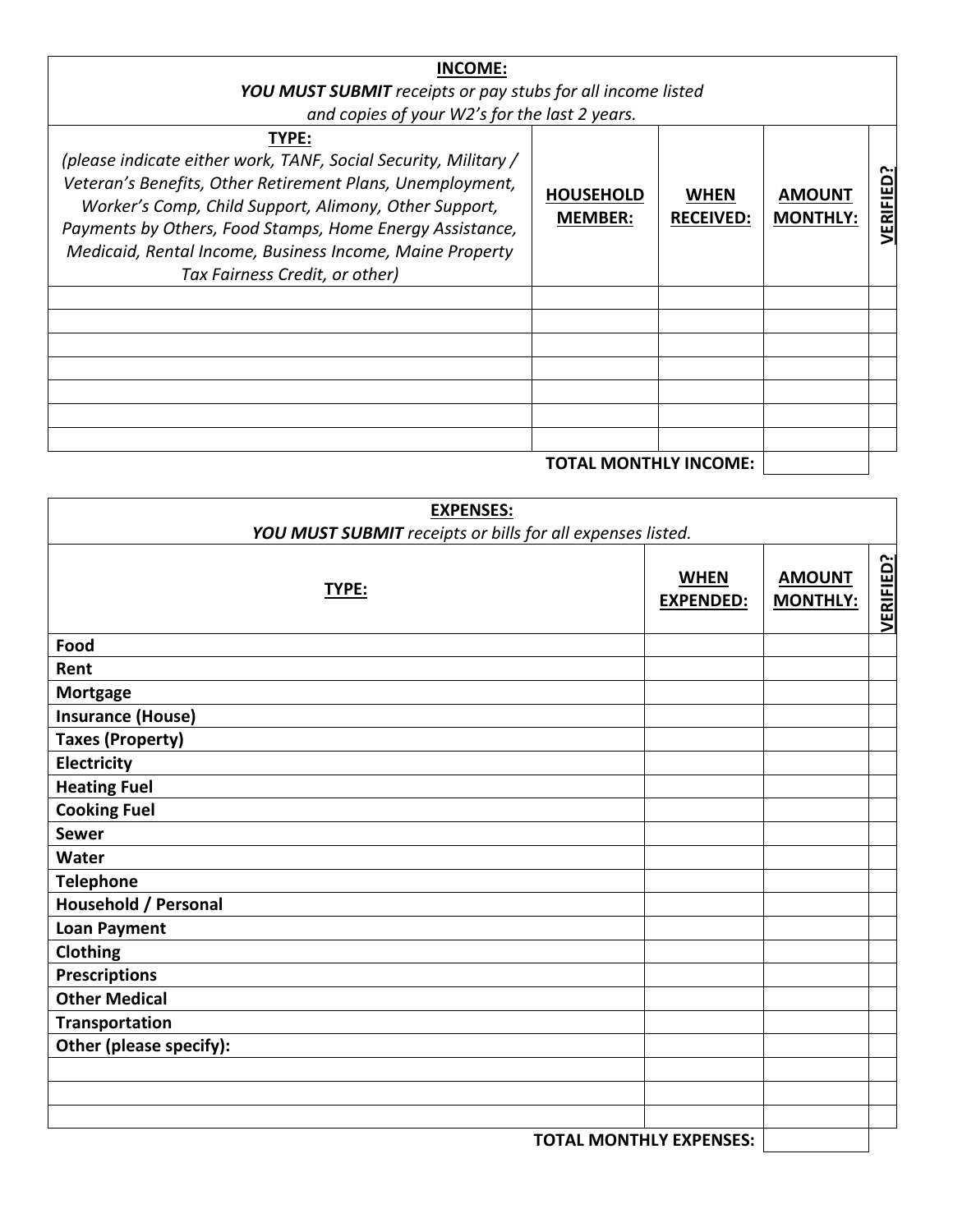| <b>ASSETS:</b>                                                                 |                      |                               |                  |  |
|--------------------------------------------------------------------------------|----------------------|-------------------------------|------------------|--|
| <b>YOU MUST SUBMIT</b> statements or other verification for all assets listed. |                      |                               |                  |  |
| TYPE:                                                                          | <b>OWNER'S NAME:</b> | <b>TOTAL</b><br><b>VALUE:</b> | <b>VERIFIED?</b> |  |
| Home (real estate)                                                             |                      |                               |                  |  |
| Other real estate (please list):                                               |                      |                               |                  |  |
|                                                                                |                      |                               |                  |  |
|                                                                                |                      |                               |                  |  |
|                                                                                |                      |                               |                  |  |
| <b>Bank accounts (please list):</b>                                            |                      |                               |                  |  |
|                                                                                |                      |                               |                  |  |
|                                                                                |                      |                               |                  |  |
| Cash on hand                                                                   |                      |                               |                  |  |
| <b>Stocks and bonds</b>                                                        |                      |                               |                  |  |
| Cars and trucks (make, model, and year):                                       |                      |                               |                  |  |
|                                                                                |                      |                               |                  |  |
|                                                                                |                      |                               |                  |  |
|                                                                                |                      |                               |                  |  |
|                                                                                |                      |                               |                  |  |
| Trailers, campers, boats, motorcycles, Snowmobiles, ATVs,                      |                      |                               |                  |  |
| or other.                                                                      |                      |                               |                  |  |
|                                                                                |                      |                               |                  |  |
|                                                                                |                      |                               |                  |  |
|                                                                                |                      |                               |                  |  |
|                                                                                |                      |                               |                  |  |
|                                                                                |                      |                               |                  |  |
|                                                                                |                      |                               |                  |  |
|                                                                                |                      |                               |                  |  |
|                                                                                |                      |                               |                  |  |
|                                                                                |                      |                               |                  |  |
|                                                                                |                      |                               |                  |  |
|                                                                                |                      |                               |                  |  |
|                                                                                |                      |                               |                  |  |
|                                                                                |                      |                               |                  |  |
|                                                                                |                      |                               |                  |  |
|                                                                                |                      |                               |                  |  |
|                                                                                |                      |                               |                  |  |
|                                                                                |                      |                               |                  |  |
|                                                                                |                      |                               |                  |  |